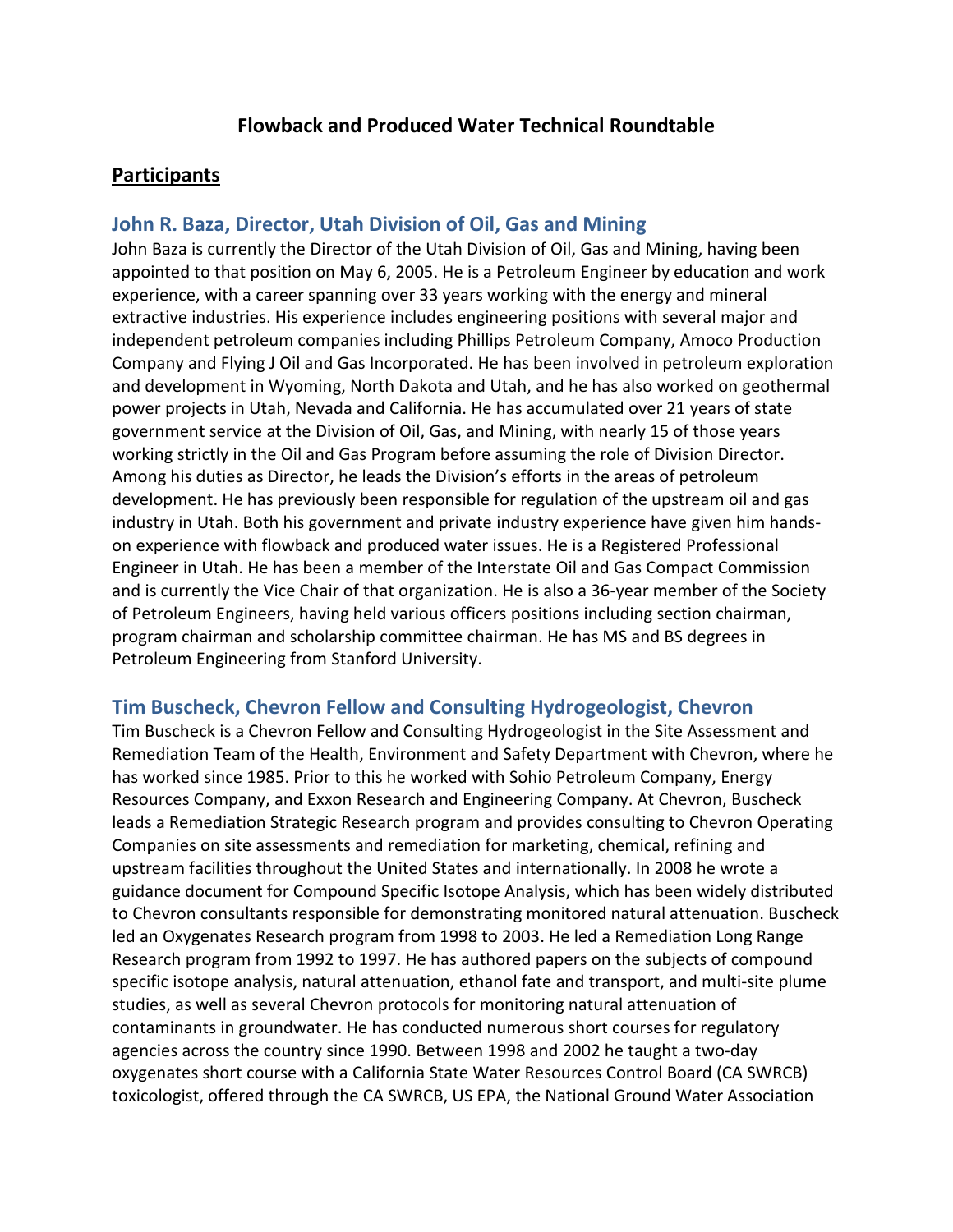and the University of California Extension Program. Between 1997 and 2000 he taught a oneday natural attenuation short course for regulatory agencies in six states. He holds a BS in Chemical Engineering from Lafayette College and a MS in Geological Engineering from the University of California, Berkeley.

## **Jason Clark, General Manager Drilling & Completions, HighMount Exploration & Production**

Jason Clark started working in the oil and gas industry in 1998 with a primary focus on drilling and completions. He has been involved in most major unconventional resource plays across the US as well as several international plays, ranging from start-ups to established plays with 50 plus rigs operating in a basin. He is currently based in Oklahoma City, OK, as General Manager of Drilling and Completions for HighMount Exploration and Production, an independent oil and gas company. In addition to multiple leadership positions, he has experience as a technical lead with respect to tubular design and ground water protection. He has degrees in both Mathematics and Petroleum Engineering from Marietta College.

### **Veronica Foster, Project Manager and Senior Consultant, Golder Associates**

Veronica Foster has been with Golder Associates for over 22 years, currently in the role of Project Manager and Senior Consultant. She is a Licensed Professional Engineer in New Jersey, Pennsylvania, Delaware and Maryland, with extensive experience with solid waste management, environmental compliance, mining, environmental restoration and traditional civil engineering. Her solid waste management and environmental restoration work includes the design of containment systems for solid waste and impacted soils and liquids. Her design and construction team has developed a containment system design and program management approach to demonstrate and document that containment systems have no leaks when installed. She has been the engineer-of-record for the installation over three million square feet of impoundment and pit liners for Marcellus Shale play sites since August 2011 and more than 100 acres of containment systems for landfill and remediation sites since joining Golder.

## **Lloyd Hetrick, Professional Engineer and Certified Safety Professional, Newfield**

Lloyd Hetrick is a Registered Professional Engineer and a Certified Safety Professional with over 33 years of experience in the exploration and production industry, which includes drilling, completions, production operations and HSE. Prior to joining Newfield, he worked for a super major and several smaller exploration and production operators. His areas of expertise include well design, well construction, well operations and well failure analysis relevant to hydraulic fracturing as described more fully in a case study presented to the US EPA during their initial Hydraulic Fracturing Technical Workshop series during March 2011. His current role with Newfield includes establishing best practices for well design and construction, plus water and chemical management during hydraulic fracturing operations.

### **Christopher B. Hill, Environmental Engineer, Chesapeake Energy Corporation**

Christopher Hill is an Environmental Engineer in the Environmental Health and Safety Regulatory and Scientific Affairs Department at Chesapeake Energy Corporation. At Chesapeake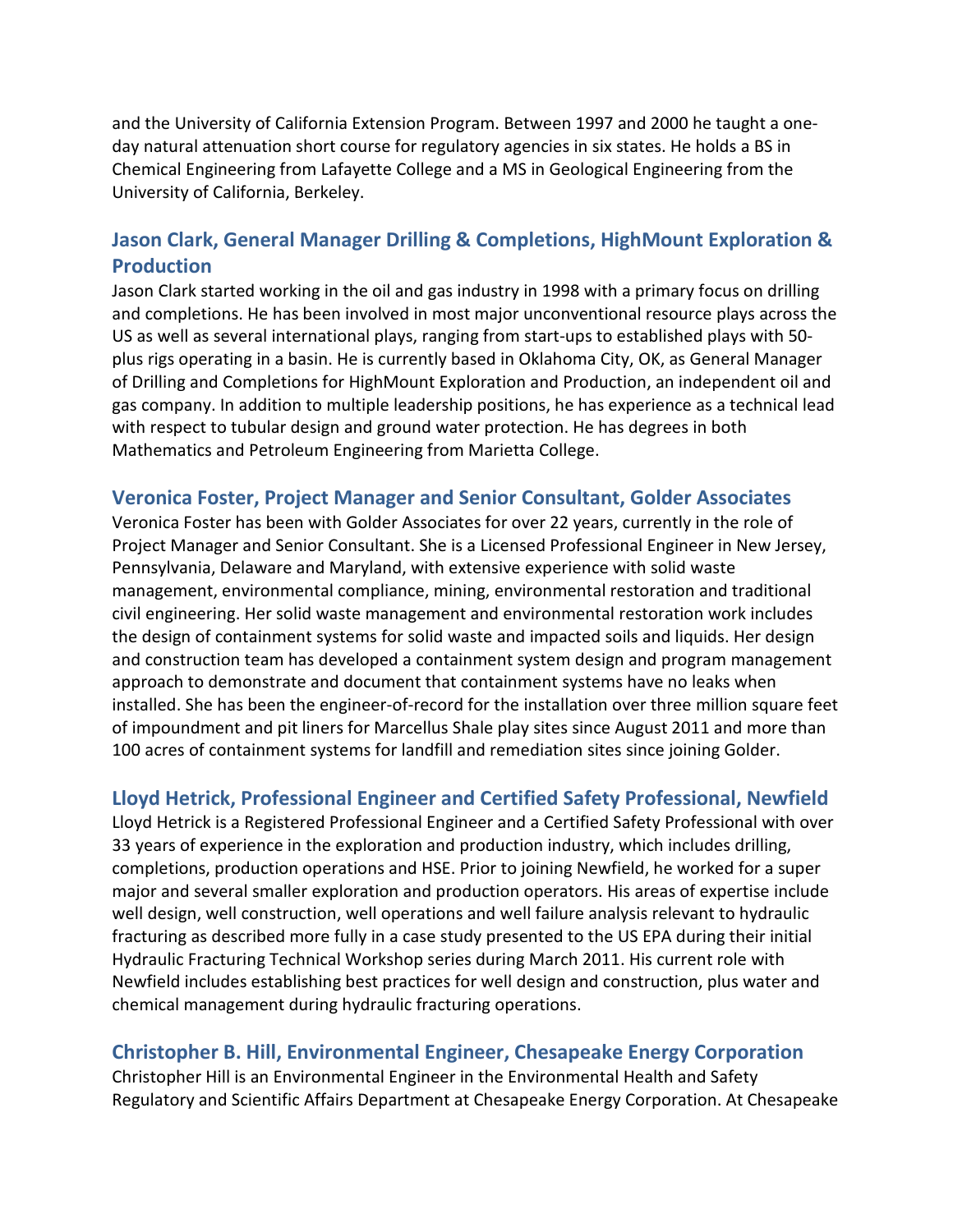he has served as a technical lead on a number of scientific research initiatives related to hydraulic fracturing and other oil and gas activities, applying sound scientific and quality principles. He has actively participated in multiple aspects of US EPA's broader hydraulic fracturing research initiatives include the prospective and retrospective cases studies. Prior to joining Chesapeake, he worked for a major oil and gas company, as a Facility Engineer, supporting process safety initiatives for natural gas and natural gas liquid pipelines and facilities. He has a BS in Civil Engineering, a MS in Environmental Engineering and is currently pursuing a MS in Construction Management from North Dakota State University.

# **Thomas Kropatsch, Natural Resource Analyst, Wyoming Oil and Gas Conservation Commission**

Thomas Kropatsch is a Natural Resource Analyst with the Wyoming Oil and Gas Conservation Commission (WOGCC). He is responsible for the implementation and regulation of the WOGCC environmental programs and oil and gas operator's compliance with the WOGCC's rules and regulations. He provides technical and regulatory assistance to oil and gas operators within the Wyoming on remediation and/or disposal of exploration and production generated wastes, including petroleum contaminated soils, produced water and flowback water. He is also a Commission Hearing Examiner for pit closure contractors requesting approval to chemically and/or mechanically treat drilling reserve and other produced water retention pits in the state. The pit treatment hearings include review and approval of contractor's methods to treat or recycle produced or flowback water to ensure that proposed methods of treatment, recycling or closure meet state rules and regulations. He has over 11 years of experience managing projects, conducting soil and ground water investigations and providing technical knowledge and review of site investigation and remediation work at pipeline, bulk storage terminal, storage tank and oil and gas exploration and production sites. He has a BS in Geology and is a Wyoming Registered Professional Geologist.

## **Ann Maest, Managing Scientist, Stratus Consulting, Inc.**

Ann Maest is a Managing Scientist at Stratus Consulting in Boulder, Colorado. She is an aqueous geochemist with expertise in the fate and transport of natural and anthropogenic contaminants in groundwater and surface water, with over 25 years of research and professional experience as a geochemist. She has worked on natural systems as well those that have been impacted by industrial activities, especially hard rock mining and oil and gas exploration and development. She has evaluated environmental conditions at many such sites in the United States and Latin America. After completing her PhD, she was a Research Geochemist in the U.S. Geological Survey's National Research Program, where she conducted research on oil-field brines, metal and metalloid speciation, analytical chemistry methodology and redox geochemistry in surface water and groundwater. She has served on a number of national and international committees, including several National Academy of Sciences committees related to mining and oil and gas research issues. She is a member of the American Chemical Society, the Society of Mining, Metallurgy, and Engineering, and the Geological Society of America. In the area of hydraulic fracturing and drinking water, she is especially interested in baseline water quality monitoring, produced and flowback water quality, and the potential transport of chemicals used in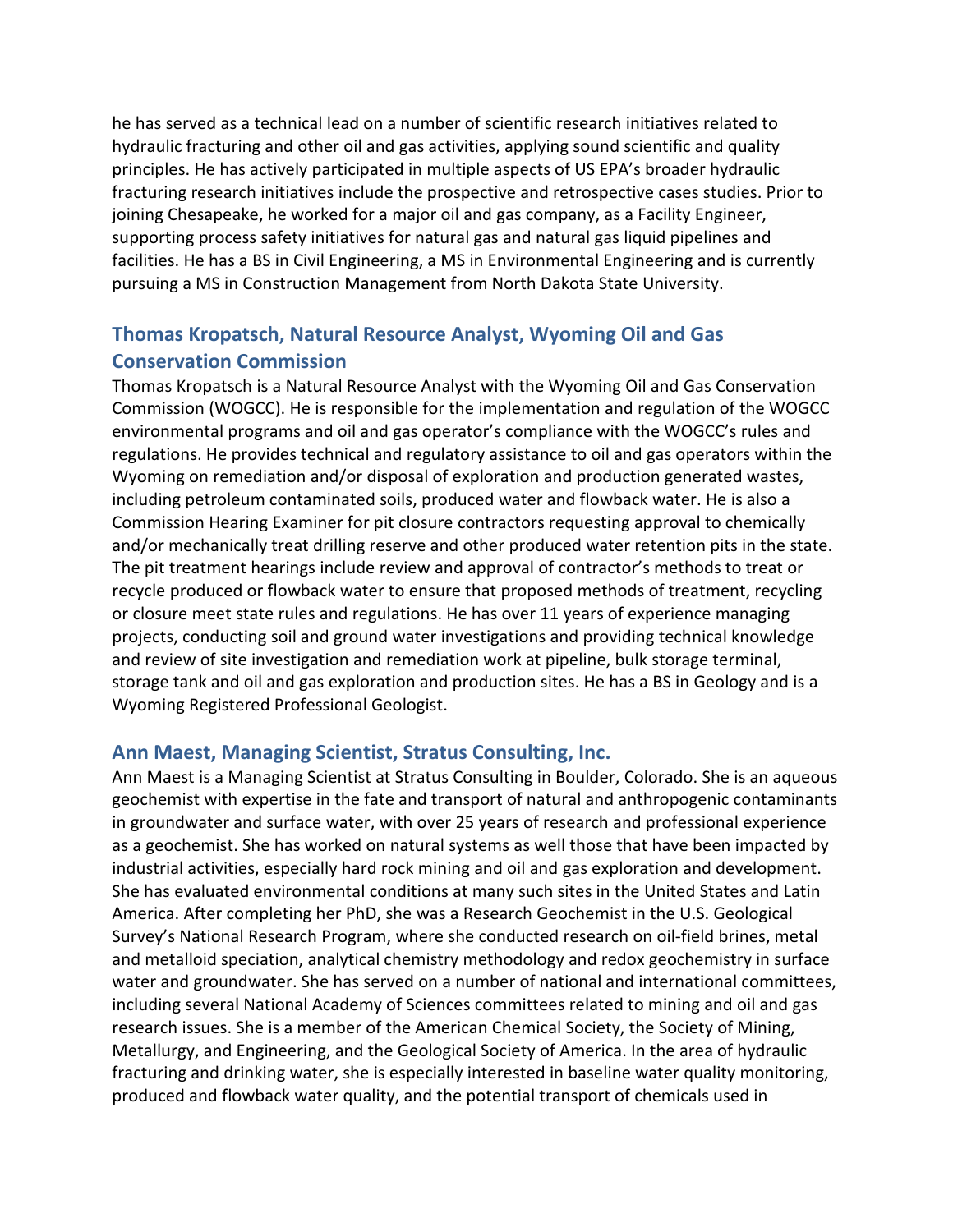hydraulic fracturing to groundwater and surface water resources. She has a PhD in Geochemistry and Water Resources from Princeton University.

## **Mark Mazoch, Manager of Water Team, Fayetteville Shale Division, Southwestern Energy**

Mark Mazoch is a Professional Engineer with Southwestern Energy where he is the Manager of the Water Team for the Fayetteville Shale Division. The Water Team is focused on both operations of the water life cycle as well as planning and executing water infrastructure development projects (water sourcing, reuse/recycling, treatment and disposal) in support of the development of the Fayetteville Shale in Arkansas. The primary objectives of these projects are to reduce the development cost while providing secure sources of water and treatment operations, which may be accomplished in a long-term, sustainable manner. He has over 20 years of engineering and consulting experience, which includes the development of large scale, complex infrastructure and environmental restoration projects. He has led complex projects that required extensive regulatory agency coordination and public involvement. He is particularly interested in investigating/developing small scale, cost effective desalination plants and finding beneficial uses of both freshwater and concentrated brine. He is a member of the Society of Petroleum Engineers and has a BS in Civil Engineering and a MS in civil/geotechnical engineering from Texas A&M University.

### **Woldezion Mesghinna, Founder, Natural Resources Consulting Engineers, Inc.**

Woldezion Mesghinna founded Natural Resources Consulting Engineers, Inc. (NRCE) in 1989 after17 years of domestic and international experience in water resources. Since this time, he has worked as President and Principal Engineer at NRCE on a variety of projects for Indian Tribes and the Government of Eritrea related to groundwater wells, energy development, water acquisitions and detailed hydrologic and water quality modeling. He is an expert and has significant experience in surface water and groundwater hydrology, water quality and constituent mixing, water demands and planning, water infrastructure project design and water marketing and acquisition. Relevant projects have included analysis of mixing of groundwater and water quality constituents as part of a well testing program of groundwater quality and flow characteristics; subsurface investigations, soil sampling, rock coring, and permeability testing; design of a dewatering system through groundwater hydrologic analysis for a subaqueous tunnel; investigation of groundwater resources for development potentials; design of and utilization of embankment grouting injection wells for several dam projects in the United States and Eritrea to prevent subsurface seepage flows; and water treatment and wastewater treatment feasibility design studies in Eritrea and the western United States. Recently, he presented *Water Based Constraints on Tribal Energy Development in the Southwest* at a Tribal Energy conference hosted by Law Seminars International. He is a Licensed Professional Engineer in Arizona, California, Colorado, Wyoming and a member of the National Society of Professional Engineers, American Society of Civil Engineers, American Society of Testing & Materials, American Water Works Association and the Colorado River Water Users Association. He has a MS in Civil Engineering, with a concentration in Hydraulics and Hydrology and a PhD in Irrigation and Drainage Engineering.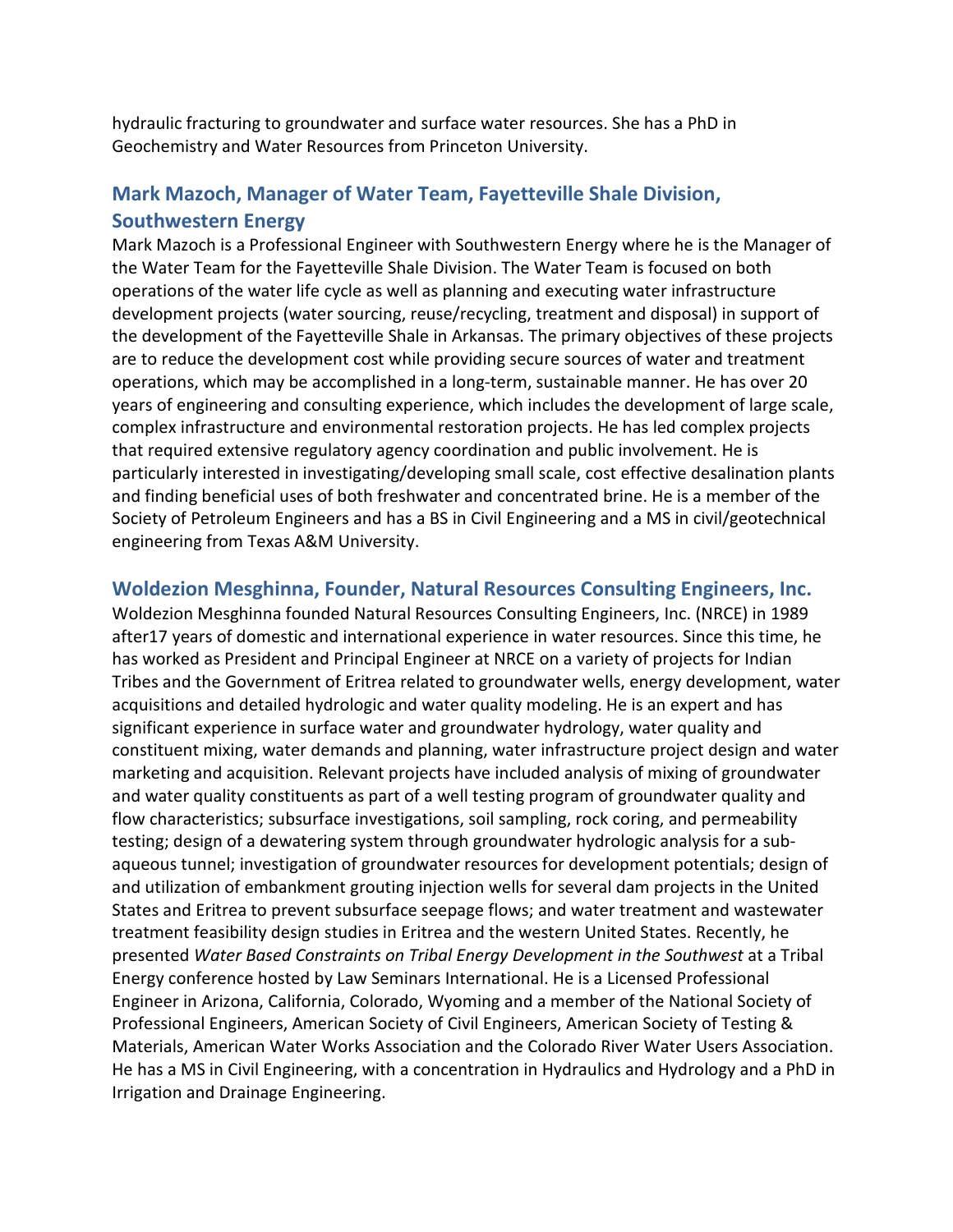# **Glenn Miller, Professor of Environmental and Resource Science, University of Nevada, Reno**

Glenn Miller is a Professor of Environmental and Resource Sciences at the University of Nevada, Reno (UNR). He is also presently Director of the Graduate Program in Environmental Sciences and Health at UNR. Current areas of research include precious metals pit water quality and acid mine remediation using anaerobic sulfate reducing systems. He also is working on a variety of issues related to the measurement and fate of organic contaminants in the environment. He was also involved in a project providing comments on the New York Environmental Impact Statement on hydraulic fracturing. He has a BS in Chemistry from the University of California, Santa Barbara and a PhD in Agricultural and Environmental Chemistry from the University of California at Davis. After completing his graduate studies, he spent a year of postdoctoral study at US EPA's Environmental Research Laboratory in Athens, Georgia.

## **Briana Mordick, Staff Scientist, Natural Resources Defense Council**

Briana Mordick is a Staff Scientist at the Natural Resources Defense Council (NRDC). Prior to joining NRDC, she worked for Anadarko Petroleum for six years as a petroleum geologist on projects including shale gas, tight gas sands, and  $CO<sub>2</sub>$  enhanced oil recovery. At NRDC, she serves as a Technical Advisor on issues related to oil and natural gas extraction and geologic sequestration of carbon dioxide. This work includes the identification of regulatory solutions and industry best practices to address the environmental impacts of oil and natural gas extraction. She has written and spoken frequently on these topics including to the National Academies of Science, US EPA and the Yale Environmental Law Conference. She served as a representative to the Operations and Environment and Policy Subgroups of the 2011 National Petroleum Council Study on the Prudent Development of North American Resources and is currently a member of the Unconventional Resources Technology Advisory Committee, a Federal Advisory Committee to the Secretary of Energy. She is particularly interested in the fate and transport of fluids in the subsurface through both manmade and natural pathways related to hydraulic fracturing and drinking water. She holds a BA in Earth Sciences from Boston University and a MS in Geological Sciences from the University of North Carolina at Chapel Hill.

## **Jeffrey Oxenford, Principal and Owner, Oxenford Consulting, LLC**

Jeffrey Oxenford is the Principal and Owner of Oxenford Consulting, LLC. He has worked for Stratus Consulting, the American Water Works Association Research Foundation and the New Jersey Department of Environmental Protection. He has over 25 years experience in water quality and treatment and has managed and directed cutting edge water quality research on issues such as volatile and synthetic organic chemicals, natural organic matter, disinfectants and disinfection by-products, arsenic, algal toxins, taste and odor, *Cryptosporidium*, and distribution system water quality. He has also led research on water treatment technologies that include source water protection strategies, alternative disinfectants, granular and powdered activated carbon and membrane technology. He is particularly interested in the potential impact of hydraulic fracturing on drinking water quality and strategies that utilities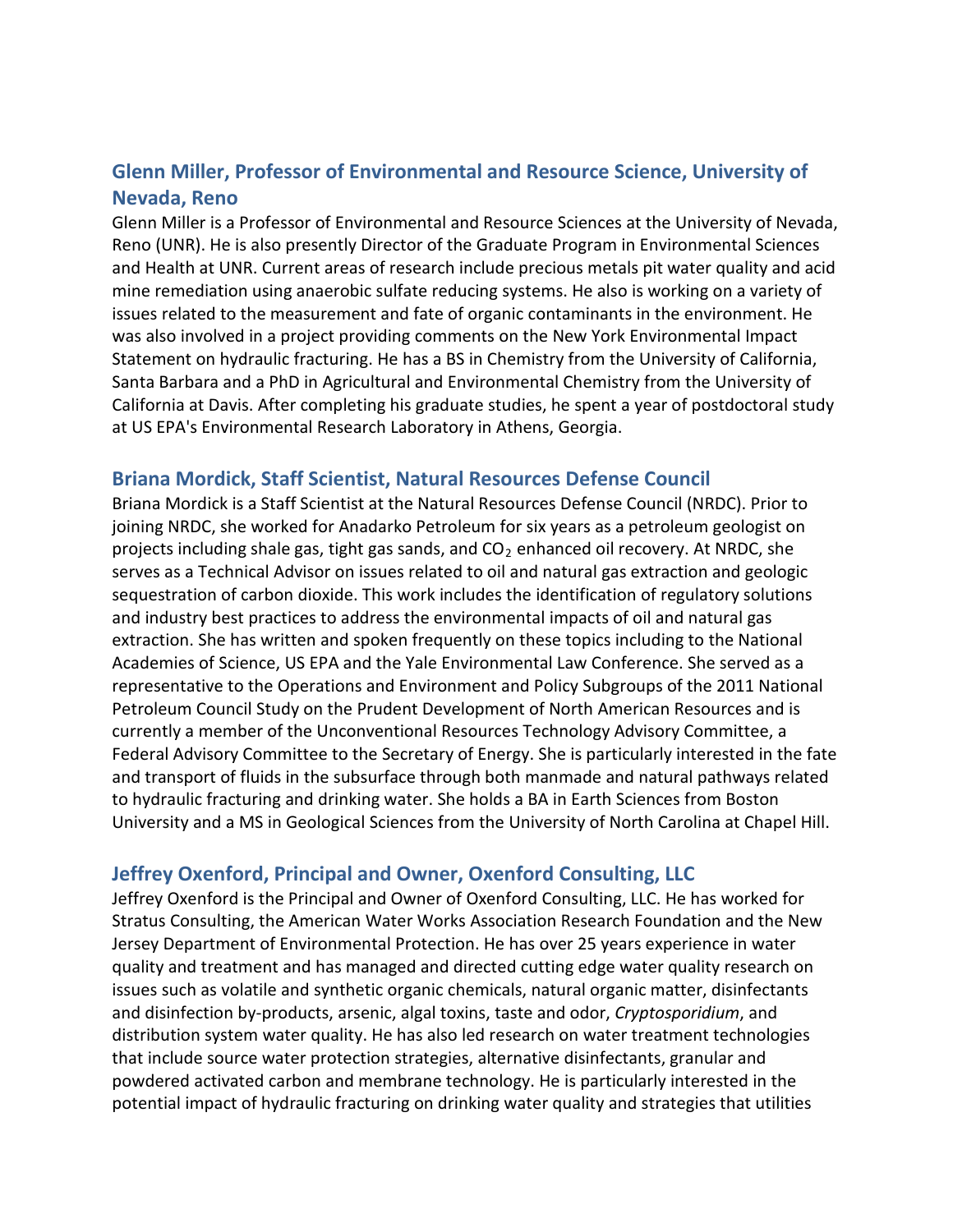should employ to project water quality. He has a MSE in Environmental Engineering from the University of North Carolina at Charlotte and a BA in Chemistry and Environmental Management from Warren Willson College.

# **Peter Pope, Assistant Director, Site Remediation Section, Oil & Gas Division, Railroad Commission of Texas**

Peter Pope is the Assistant Director of the Site Remediation Section, Oil & Gas Division, Railroad Commission of Texas. He has over 20 years of experience practicing hydrogeology and performing risk-based environmental assessments for private industry and public sector clients. He has expertise in aquifer characterization, fate and transport of chemicals in soil and groundwater, numerical simulations of subsurface transport processes and statistical analysis of environmental data. He has worked for the Railroad Commission of Texas since September 2001. He has a BS in Geology from Purdue University and a MA in Geology from Rice University.

### **David R. Stewart, Stewart Environmental Consultants**

David Stewart has over 35 years of experience in the water quality and water/wastewater treatment industry. He has developed and patented several treatment systems for the produced water and hydraulic fracturing flowback waters for reuse in both the industry as well as for domestic and industrial/agricultural uses. He also is working on harvesting other valuable minerals and constituents from produced water and hydraulic fracturing flowback waters. He also has two patents for heavy metal removal utilizing ceramic microfiltration. He has testified before the US Congress on the topic of beneficial reuse of produced water on three different occasions. He has also been a contributor and technical reviewer for the National Academy of Sciences on desalination and produced water for beneficial reuse. He is a technical reviewer for the Research Partnership to Secure Energy for America with the Colorado School of Mines (CSM). He is also an adjunct facility member at Colorado State University (CSU) and a Technical Advisor for CSM on the subject of beneficial use of produced water. In addition, he teaches industrial wastewater treatment and hazardous waste treatment and management at CSU. He received his BS, MBA and PhD from CSU in Environmental Engineering. He received his MS in Environmental Engineering from the University of Arizona.

# **John Stolz, Professor and Director, Center for Environmental Research and Education, Duquesne University**

John Stolz is Professor and Director of the Center for Environmental Research and Education at Duquesne University. He has investigated the physiology and biochemistry of anaerobic bacteria that metabolize arsenic, selenium, nitrate, and chromate; the ecophysiology of microbial communities in hypersaline and marine environments; and microbe/mineral interactions. He is currently investigating the microbiology of flowback and produced waters and the contamination of drinking water wells near Marcellus and Utica gas well operations in Western Pennsylvania. He has published 64 journal articles, 30 book chapters, and authoredited two books. He has a BS in Biology from Fordham University and a PhD from Boston University in Microbial Ecology and Evolution. He was a National Research Council Post Doctoral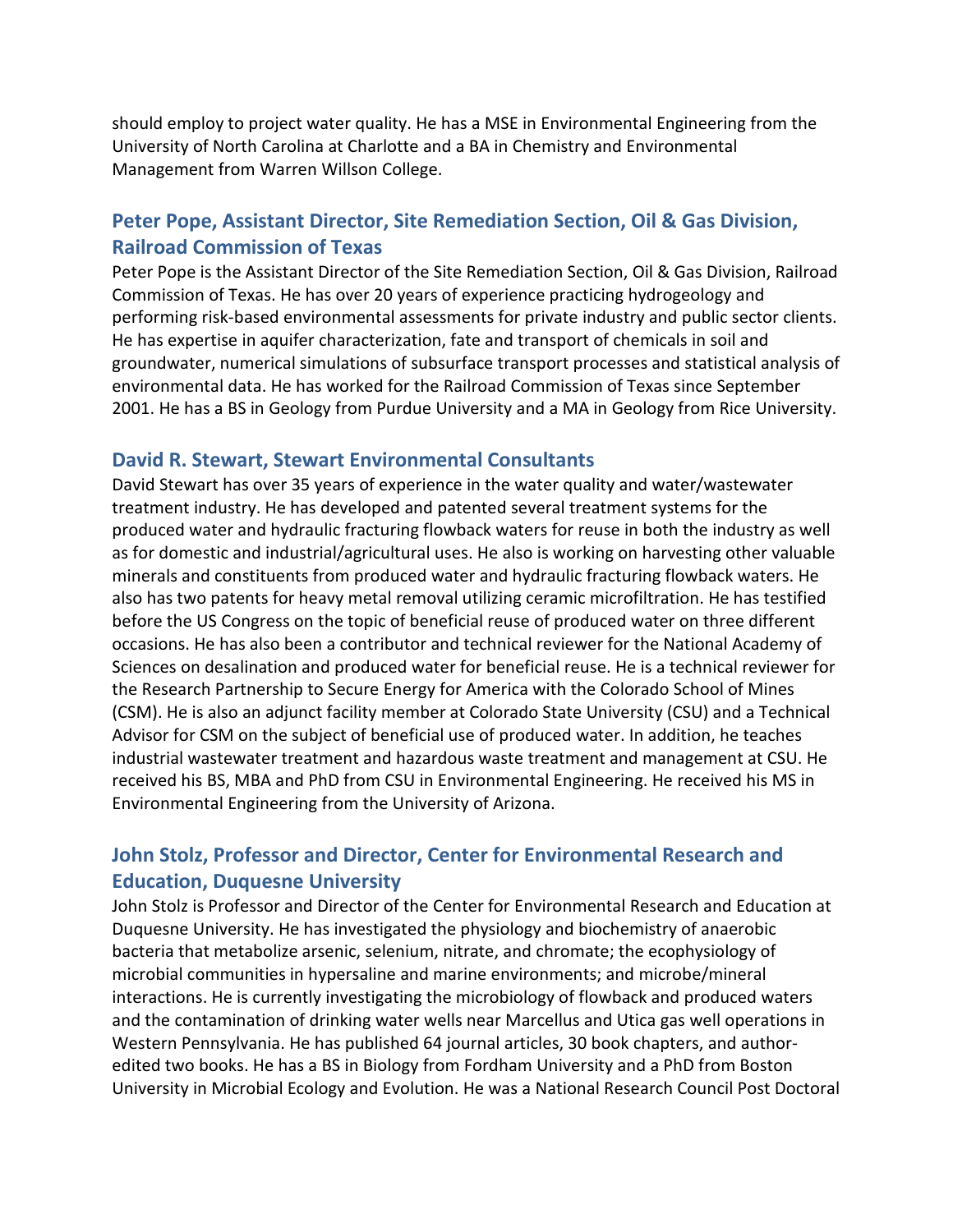Fellow at the National Atmospheric and Space Administration Jet Propulsion Laboratory, Visiting Associate in Geology at Cal Tech and a National Science Foundation Postdoctoral Fellow in Plant Biology at the University of Massachusetts, Amherst.

# **Ching-Tzone Tien, Chief, Groundwater Discharge Permit Division, Maryland Department of the Environment**

Ching-Tzone Tien is currently Chief of the Groundwater Discharge Permit Division of the Maryland Department of the Environment and Program Manager for Maryland's Underground Injection Control Program. He has been with the Maryland Department of the Environment since July of 1975, and has over 30 years of experience in groundwater hydrology and groundwater pollution control. He has authored or co-authored 32 research papers, book chapters, conference proceedings and governmental publications relating to environmental engineering and water pollution control. He is a faculty member of the Office of Advanced Engineering Education at the University of Maryland, College Park, teaching two graduate courses including a course entitled Groundwater Hydrology and Pollution Control. His specialties include but are not limited water and wastewater treatment, water pollution control, waste management, groundwater hydrology and water quality protection. Maryland's Underground Injection Control Program will support the State's Mining Program in implementing mechanical integrity testing and will require a permit for any discharge of hydraulic fracturing wastewater into the subsurface. He has a BS in Civil Engineering, a MS and a PhD in Environmental Engineering and is a Professional Engineer licensed in the State of Maryland.

## **Observers**

### **Adam Carpenter, Government Affairs, American Water Works Association**

Adam Carpenter works in American Water Works Association (AWWA) District of Columbia Government Affairs Office and serves as an expert on a diverse set of drinking water issues including climate change, hydraulic fracturing, consumer confidence reports, carbon capture and storage, the energy-water nexus, and other water and environmental issues. Along with his colleagues, he works to further AWWA's mission of supporting clean, affordable drinking water through sound application of science into policy, source water protection, sensible regulation, public awareness, and building stakeholder consensus. He holds a BS from George Washington University in Biology, a MS from Johns Hopkins in Environmental Sciences and Policy and is pursuing a PhD in Environmental Policy from George Mason University.

### **Dan Hill, Haudenausaunee Environmental Task Force**

Dan Hill is known for his music, art and performances in Native and Non-Native audiences. As a Cayuga Nation Council Member and Cayuga Nation Representative for the Haudenausaunee Environmental Task Force and as an Environmental Technician, he is responsible to speak out for the Natural World according to his Grandmother's teachings. As a Cayuga Nation Citizen, the protection of the waters is only part of the Cycle of the Natural World and the teachings of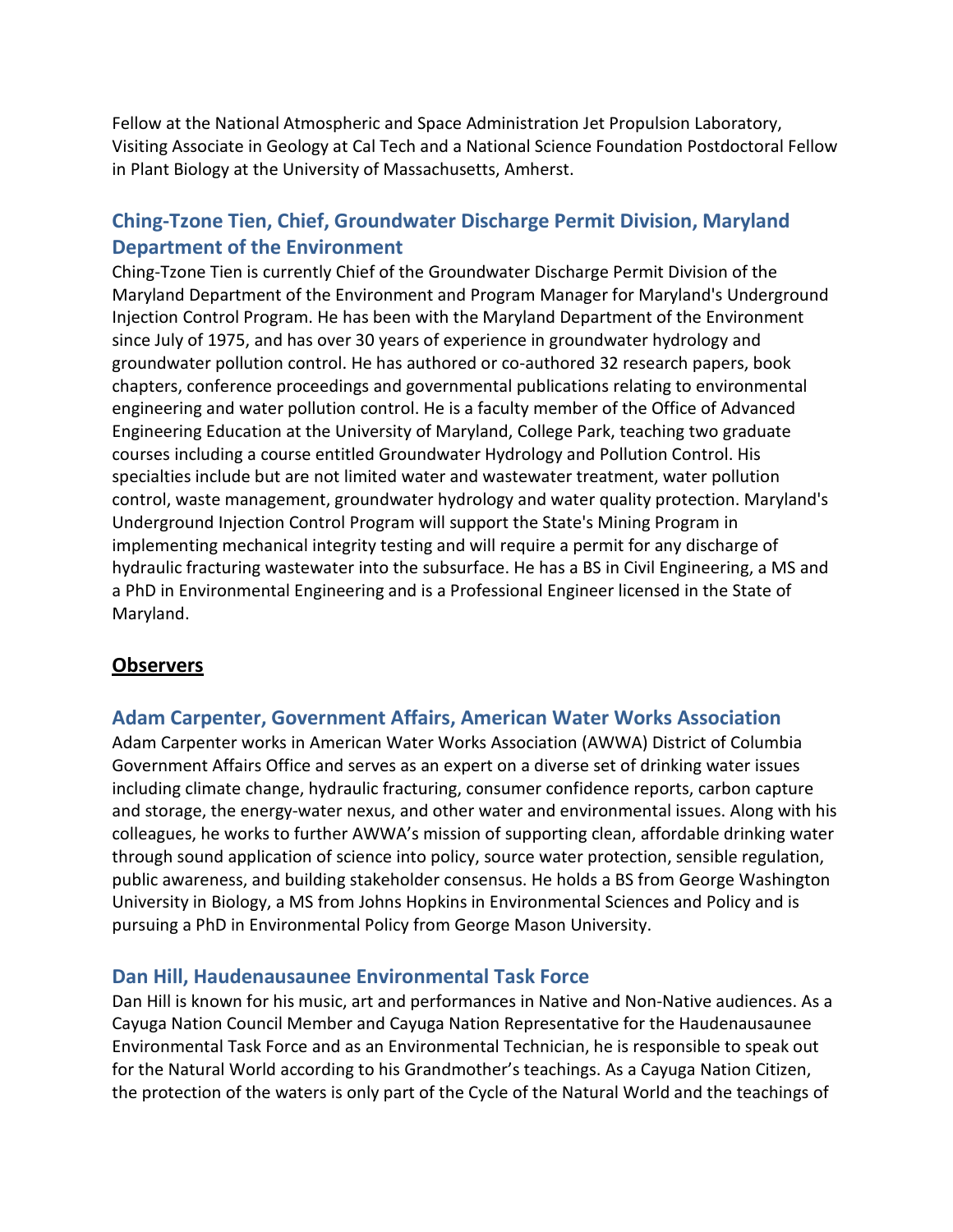protecting the Earth and the Life Cycle that supports us for seven generations. We are to leave the earth better than what we were given.

## **Stephanie Meadows, Senior Policy Advisor, Upstream Department, American Petroleum Institute**

Stephanie Meadows is Senior Policy Advisor in the Upstream Department of the American Petroleum Institute (API), a national trade association representing over 500 companies involved in all aspects of the oil and natural gas industry. She currently manages and coordinates API's upstream environmental advocacy activities. In this role, she focuses on the impact of federal and state regulations and legislation on operations, the development of industry standards and best practices and cultivating strong relationships with other aligned industries, associations, and government. She joined API in March 1987 and has gained extensive industry experience in several different roles within the organization. She has been API's point person on hydraulic fracturing since 2007. She received her BS from Bowling Green State University and completed her graduate studies in Marine Affairs at the University of Virginia.

#### **Maya Van Rossum, Delaware Riverkeeper Network**

Maya van Rossum has been the leader for the Delaware Riverkeeper Network since 1996. She has been heavily involved in analyzing the life cycle of the gas drilling process from land disturbance, to extraction, to transmission, to waste disposal, and delivery to the final consumers in the United States and abroad. The Delaware Riverkeeper Network has been involved with assessing and applying legal requirements to the industry at the state, regional and federal level. This work has required her and her staff to research every element of the shale gas development process from cradle to grave; reviewing existing and emerging scientific and legal literature, and applying it to the organization's activities with regards to this industrial activity. She was appointed to Pennsylvania's Delaware River Basin Regional Water Resources Committee (2003 to 2009), New Jersey's Flood Mitigation Task Force (2005 to 2006), Delaware River Basin Flood Mitigation Task Force (2006 to date), Pennsylvania's Stormwater Best Management Practices Manual Oversight Committee (2003 to date), and the Heinz Center's Coastal Zone Innovations Committee. In 2008 she was appointed by the Commandant of the Coast Guard as an official member of the Delaware River and Bay Oil Spill Advisory Committee. She has also served on a number of the region's water quality committees. From spring 2002 to 2006, she served as an Adjunct Professor and Director of the Environmental Law Clinic at Temple University's Beasley School of Law, a clinic she founded in her role as the Delaware Riverkeeper, which she still oversees. She has served multiple times as faculty for the Pennsylvania Bar Institute's Environmental Law Forum. She is an environmental attorney, with a JD from Pace University School of Law and an LLM from Widener University School of Law.

### **Craig Sundstrom, National Governors Association**

Craig Sundstrom is a Senior Legislative Associate with the National Governors Association (NGA) Office of Federal Relations, where he manages the work of the governor's Natural Resources Committee. The NGA Natural Resources Committee has jurisdiction over energy, environmental,